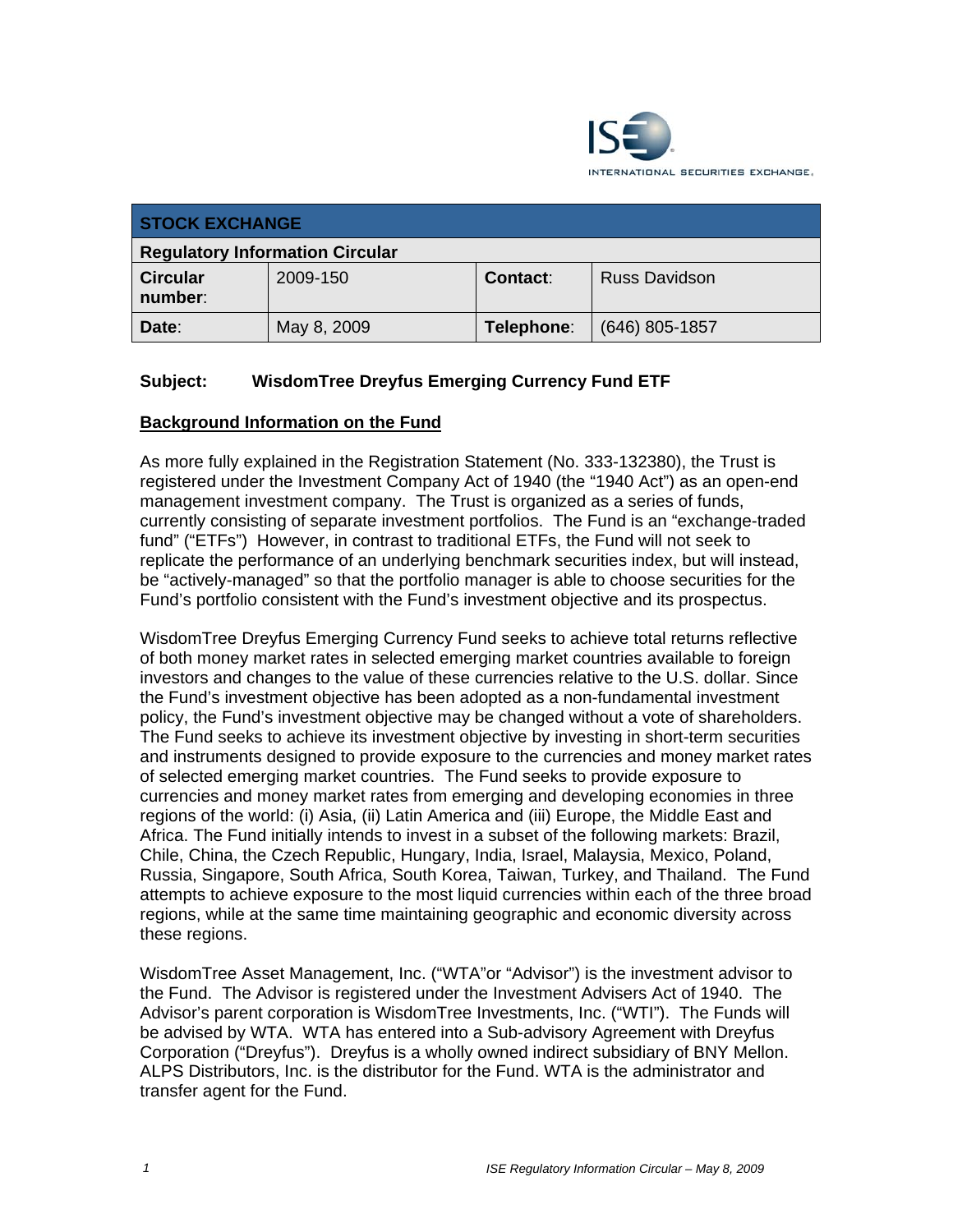As described more fully in the Fund's prospectus ("Prospectus") and Statement of Additional Information ("SAI"), the Fund issues and redeems ETF shares at NAV only in large blocks of shares, typically 100,000 shares or more ("Creation Units"). These transactions are usually in exchange for a basket of securities or a designated amount of cash. As a practical matter, only institutions or large investors purchase or redeem Creation Units. Except when aggregated in Creation Units, shares of the Fund are not redeemable securities. Creations and redemptions must be made by an Authorized Participant or through a firm that is either a member of the Continuous Net Settlement System of the National Securities Clearing Corporation ("NSCC") or a Depository Trust Company participant, and in each case, must have executed an agreement with the Distributor with respect to creations and redemptions of Creation Unit aggregations.

The Trust's registration statement describes the various fees and expenses for the Fund's Shares. For a more complete description of the Fund and the underlying index, visit http://www.wisdomtree.com/.

### **Disclosure of Portfolio Holdings**

Unlike traditional ETFs that are not required to provide daily portfolio disclosure, the Fund will prior to the opening each business day, make publicly available on its website, www.wisdomtree.com, a file of all the portfolio securities and other assets held by theFund and the quantities thereof, as of the close of business on the prior business day, reflecting all securities bought and sold on such prior business day. This information will be available to investors and market participants accessing the Fund's website and will form the basis for the Fund's calculation of NAV as of the close of regular trading on the Exchange's Core Trading Session (normally 4:00 p.m. Eastern Time).

#### **Portfolio Indicative Value**

The Exchange will disseminate, at least every 15 seconds, through the facilities of the Consolidated Tape Association, an estimated value for the Fund on a per-Share basis (the "Portfolio Indicative Value"). The Portfolio Indicative Value is designed to provide investors with a reference value which can be used in connection with other related market information.

The NYSE Arca does not guarantee the accuracy or completeness of the Portfolio Indicative Value. The Portfolio Indicative Value is determined by dividing the "Estimated Fund Value" as of the time of the calculation by the total Shares outstanding. "Estimated Fund Value" is the sum of the estimated amount of cash held the Fund's portfolio, the estimated value of the securities held in the Fund's portfolio and the estimated amount of accrued interest, minus the estimated amount of liabilities.

The Portfolio Indicative Value on a per-Share basis disseminated should not be viewed as a real time update of the NAV, which is calculated only once a day.

#### **Other Information about the Fund**

The Fund intends to pay out dividends from net investment income, if any, as well as net realized capital gains, if any, to shareholders annually.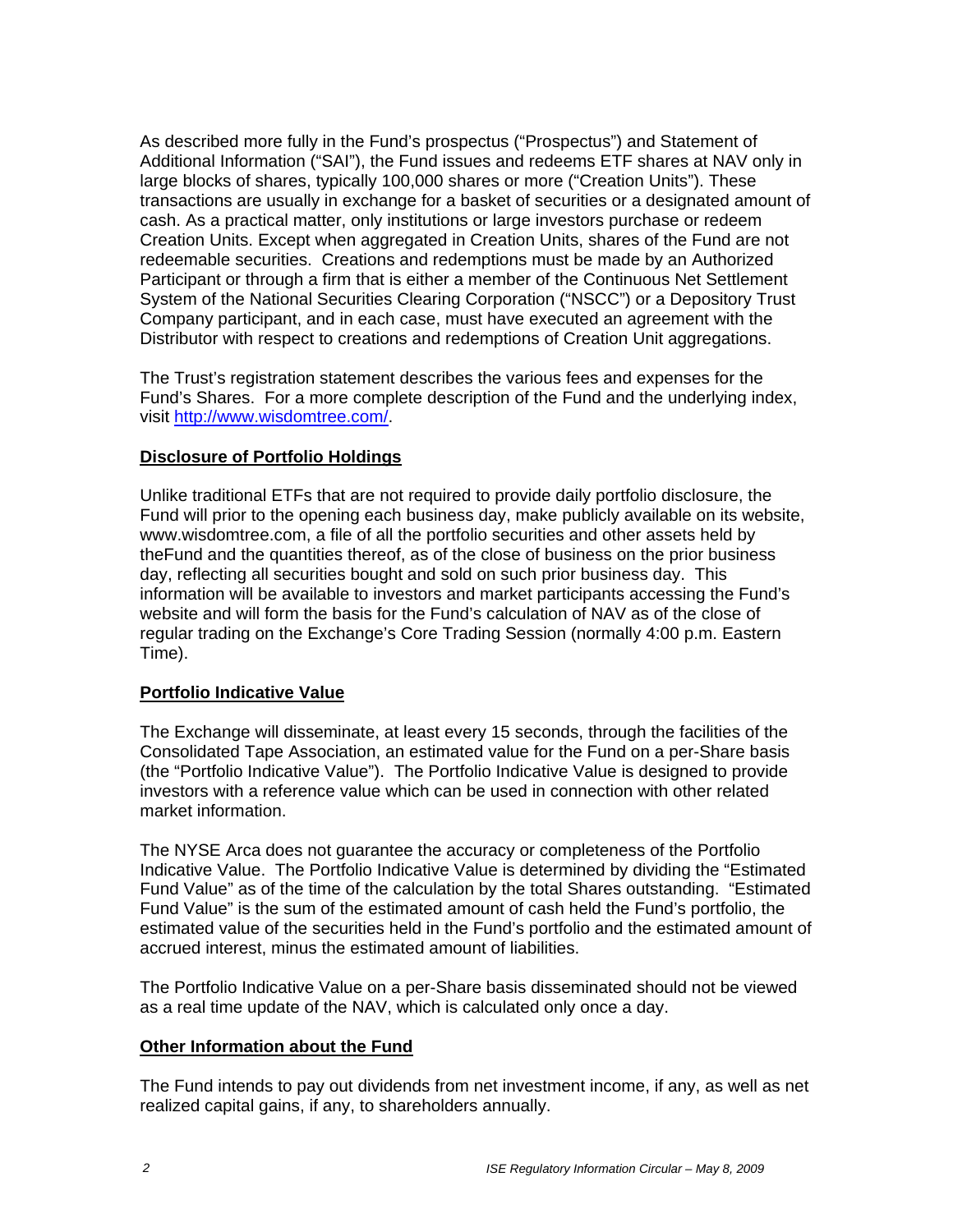The Depository Trust Company ("DTC") will serve as securities depository for the Shares, which may be held only in book-entry form; stock certificates will not be issued. DTC, or its nominee, is the record or registered owner of all outstanding Shares.

The NAV of the Fund's shares is calculated once daily each day the New York Stock Exchange ("NYSE") is open for business (a "Business Day") as of the close of regular trading on the NYSE, generally 4:00 p.m. Eastern time. NAV per share is calculated by dividing the Fund's net assets by the number of the Fund's shares outstanding. In calculating the Fund's NAV, Fund investments generally are valued using market valuations. NAV will be available from the Distributor and is also available to NSCC participants through data made available from NSCC. Short-term debt securities with remaining maturities of 60 days or less generally are valued on the basis of amortized cost. U.S. fixed income assets may be valued as of the announced closing time for such securities on any day that the Securities Industry and Financial Markets Association announce an early closing time.

The Fund's registration statement describes the various fees and expenses for the Fund's Shares. For a more complete description of the Fund and the Index, visit http://www.wisdomtree.com/.

### **Purchases and Redemptions in Creation Unit Size**

Equity Electronic Access Members ("Equity EAMs") are hereby informed that procedures for purchases and redemptions of Shares in Creation Units are described in the Trust's Prospectus and SAI and that Shares are not individually redeemable but are redeemable only in Creation Unit aggregations or multiples thereof.

The Trust's Prospectus and SAI describe additional procedures and requirements that apply to the creation and redemption of Shares.

### **Principal Risks**

Interested persons are referred to the Trust's Prospectus for a completed description of risks associated with an investment in the Shares. As noted in the Prospectus, the Shares may trade at market prices that may differ from their NAV. The NAV of the Shares will fluctuate with changes in the market value of the Fund's holdings. The market prices of the Shares will fluctuate in accordance with changes in NAV as well as the supply and demand for the Shares.

### **Exchange Rules Applicable to Trading in the Shares**

The Shares are considered equity securities, thus rendering trading in the Shares subject to the Exchange's existing rules governing the trading of equity securities.

### **Trading Hours**

Trading in the Shares on ISE is on a UTP basis and is subject to ISE equity trading rules. The Shares will trade from 8:00 a.m. until 8:00 p.m. Eastern Time. Equity EAMs trading the Shares during the Extended Market Sessions are exposed to the risk of the lack of the calculation or dissemination of underlying index value or intraday indicative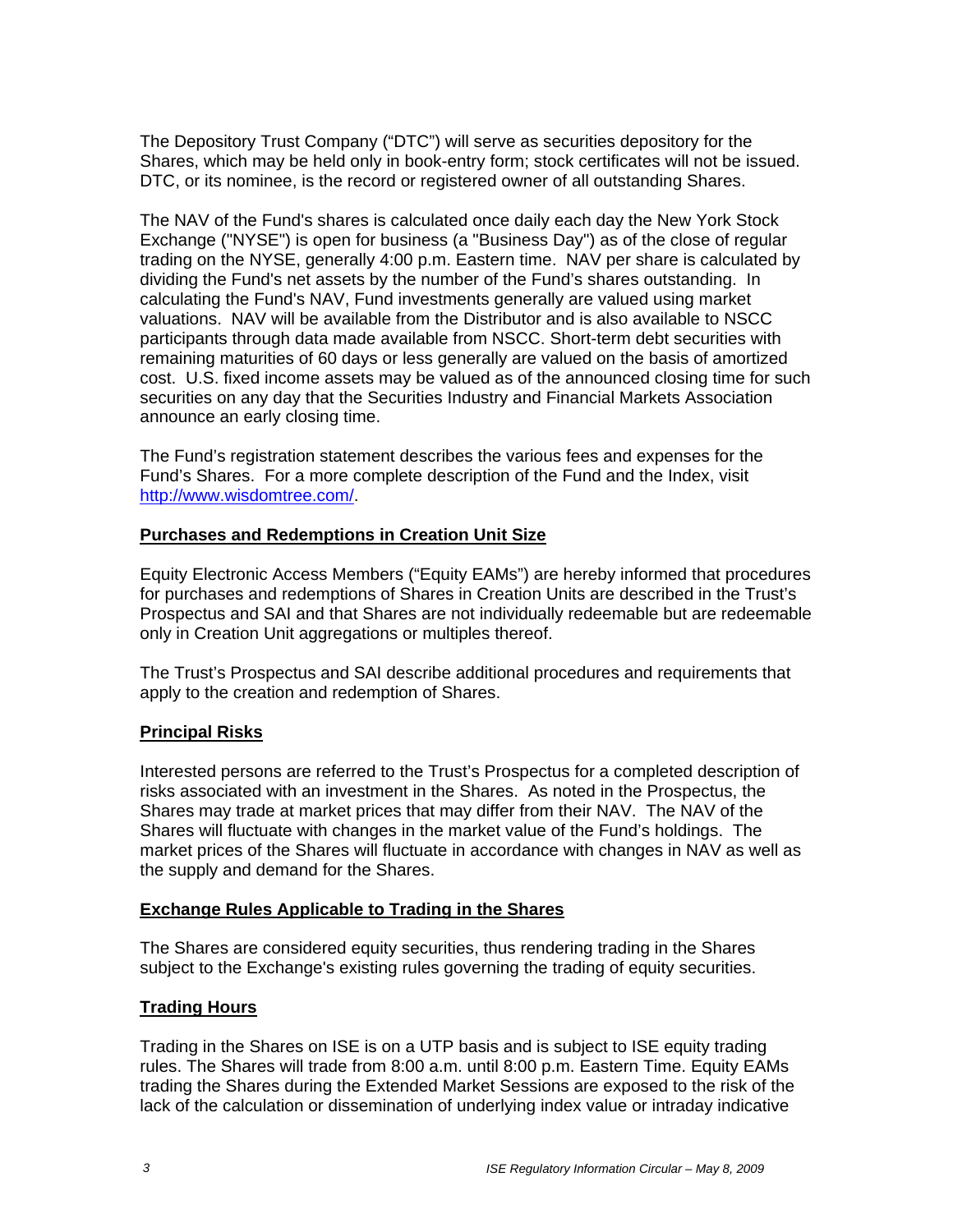value ("IIV"). For certain derivative securities products, an updated underlying index value or IIV may not be calculated or publicly disseminated in the Extended Market hours. Since the underlying index value and IIV are not calculated or widely disseminated during Extended Market hours, an investor who is unable to calculate implied values for certain derivative securities products during Extended Market hours may be at a disadvantage to market professionals.

# **Trading Halts**

ISE will halt trading in the Shares in accordance with ISE Rule 2101(a)(2)(iii). The grounds for a halt under this Rule include a halt by the primary market because it stops trading the Shares and/or a halt because dissemination of the IIV or applicable currency spot price has ceased, or a halt for other regulatory reasons. In addition, ISE will stop trading the Shares if the primary market de-lists the Shares.

### **Delivery of a Prospectus**

Pursuant to federal securities laws, investors purchasing Shares must receive a prospectus prior to or concurrently with the confirmation of a transaction. Investors purchasing Shares directly from the Fund (by delivery of the Deposit Amount) must also receive a prospectus.

Prospectuses may be obtained through the Distributor or on the Fund's website. The Prospectus does not contain all of the information set forth in the registration statement (including the exhibits to the registration statement), parts of which have been omitted in accordance with the rules and regulations of the SEC. For further information about the Fund, please refer to the Trust's registration statement.

### **Exemptive, Interpretive and No-Action Relief Under Federal Securities Regulations**

The Commission has issued a letter dated May 9, 2008 (the "No-Action Letter") granting exemptive or no-action relief from certain rules under the Securities Exchange Act of 1934 for the Shares.

## **Regulation M Exemptions**

Under the No-Action Letter, the Fund is exempted from Rule 101 pursuant to paragraph (c)(4) of Rule 101, permitting persons who may be deemed to be participating in a distribution of the Shares to bid for or purchase Shares during their participation in such distribution. The Fund is exempted under Rule 102(d)(4), permitting a Fund to redeem Shares during the continuous offering of Shares.

### **Rule 10b-17 (Untimely Announcement of Record Dates)**

The SEC has granted an exemption from the requirements of Rule 10b-17 that will cover transactions in the Shares.

### **Section 11(d)(1); Rule 11d1-2 (Customer Margin)**

The SEC has taken a no-action position under Section 11(d)(1) that will permit brokerdealers that do not create Shares but engage in both proprietary and customer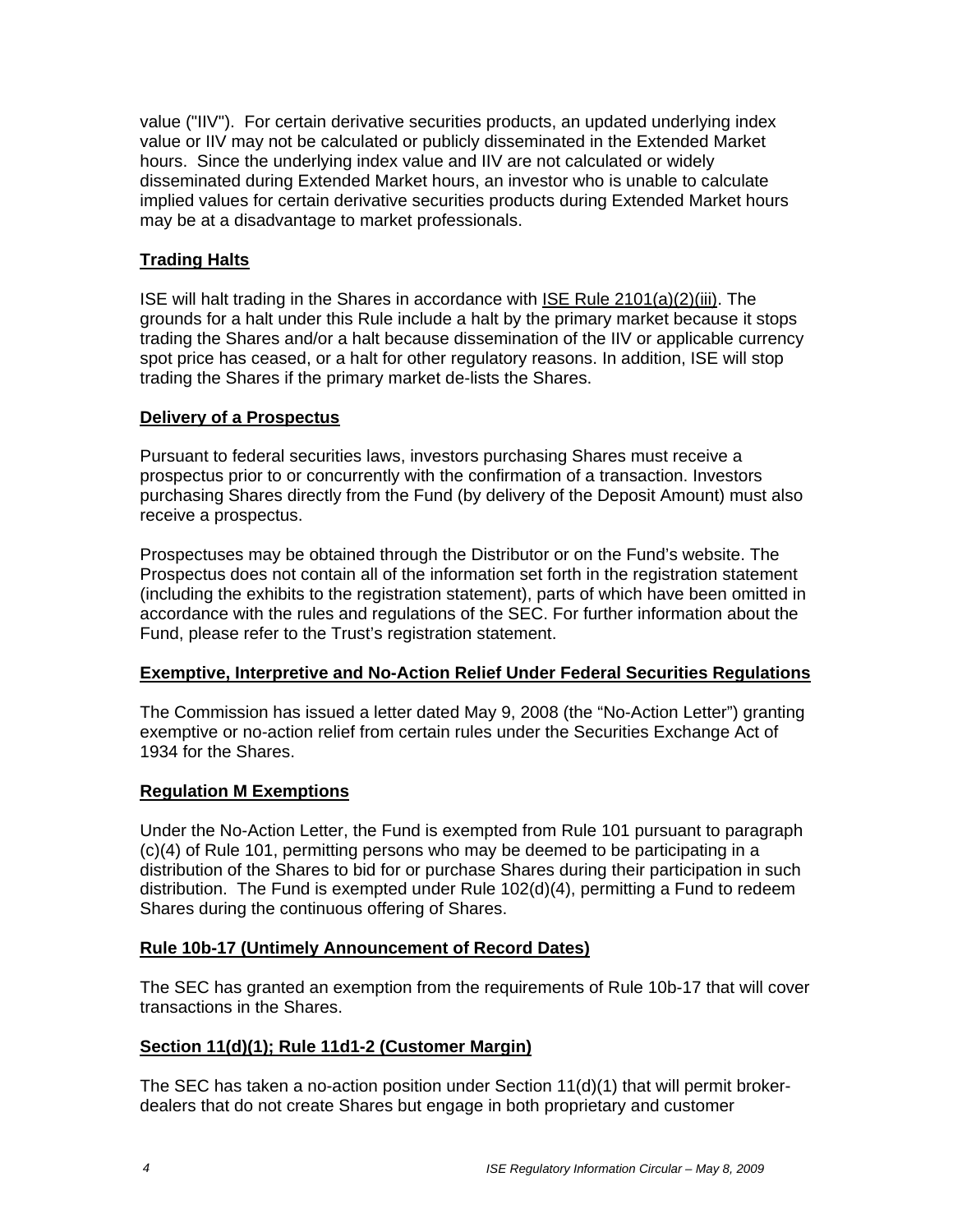transactions in such Shares exclusively in the secondary market to extend or maintain or arrange for the extension or maintenance of credit on the Shares, in connection with such secondary market transactions. For broker-dealers that engage in the creation of Shares, the SEC has also taken a no-action position under Rule 11d1-2 that will cover the extension or maintenance or the arrangement for the extension or maintenance of credit on the Shares that have been owned by the persons to whom credit is provided for more than 30 days.

#### **Rule 15c1-5 and 15c1-6 (Disclosure of Control and Interest in Distributions)**

The SEC has taken a no-action position under Rule 15c1-5 that will permit a brokerdealer to execute transactions in Shares without disclosing any control relationship with an issuer of a component security. In addition, the SEC has taken a no-action position under Rule 15c1-6 that will permit a broker dealer to execute transactions in the Shares without disclosing its participation or interest in a primary or secondary distribution of a component security.

Equity EAMs are referred to the full text of the No-Action Letter for additional information.

**This Regulatory Information Circular is not a statutory Prospectus. Equity EAMs should consult the Trust's Registration Statement, SAI, Prospectus and the Fund's website for relevant information.**